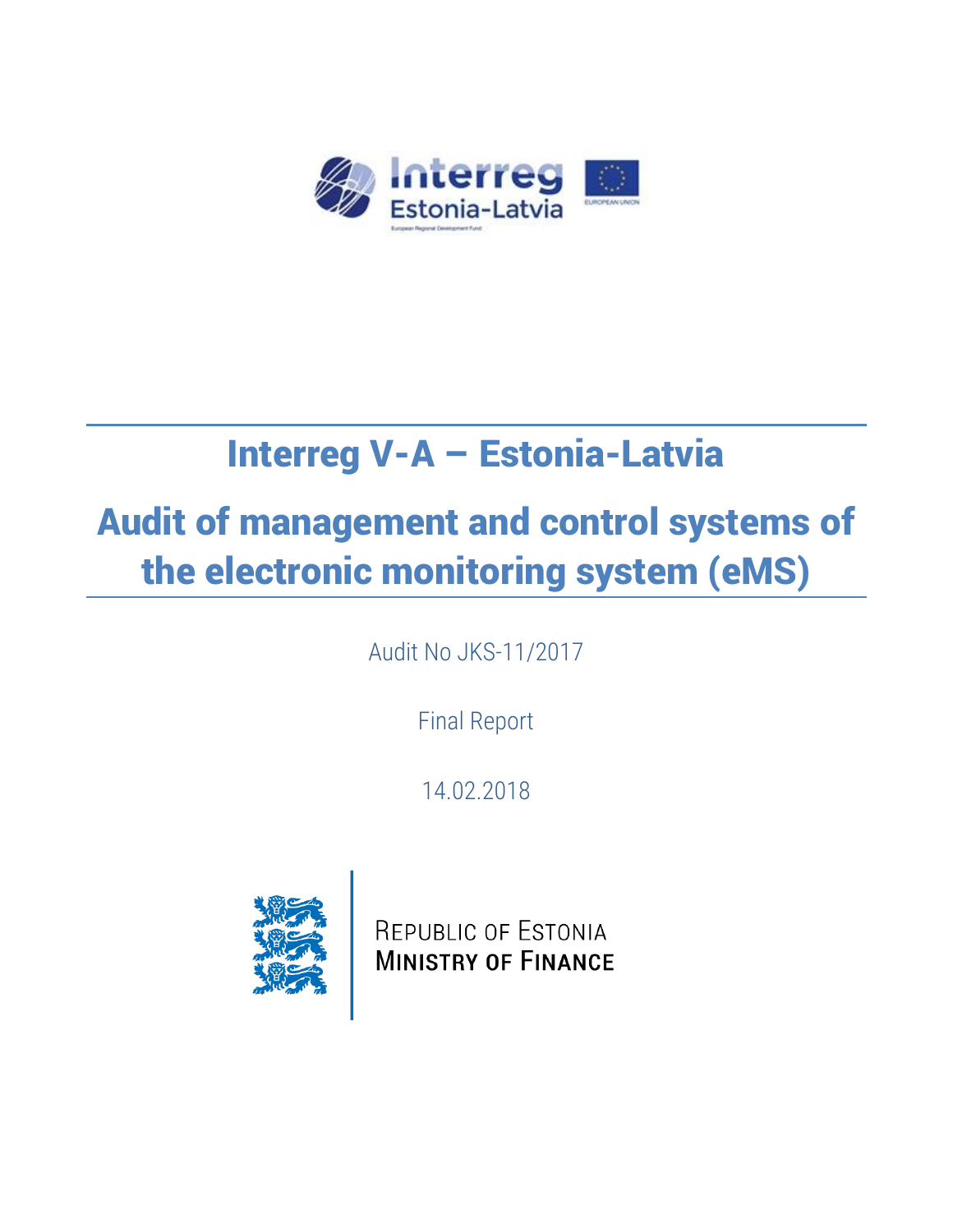Audit final report recipients: Ms. Ege Ello, Head of the Managing Authority Ms. Helena Järviste, Head of the Joint Secretariat

# <span id="page-1-0"></span>**EXECUTIVE SUMMARY**

The purpose of this audit was to assess the effectiveness of the management and control systems (herewith as MCS) of Cooperation Programme Interreg V-A – Estonia-Latvia (herewith as Programme) in administrating the electronic monitoring system of the Programme (herewith as eMS).

The assessment was carried out on the basis of the key requirement 6 (herewith as KR6) as defined with the Commission Delegated Regulation (EU) No 480/2014 and specified with the EC Guidance for the Commission And Member States on a common methodology for the assessment of management and control systems in the Member States (EGESIF\_14-0010 18/12/2014).

By compiling the final audit opinion the auditors took into account the evidence gathered and conclusions made during the audit work.

### **SUMMARY OF THE AUDIT RESULTS**

As the result of this audit, the Audit Authority (herewith as AA) is in opinion that the MCS of the Programme in respect of the KR6 works well, only minor improvements are needed (Category 1<sup>1</sup>).

The detailed results by assessment criteria of the KR6 are presented in Part B of this report and the summary table of results in Annex 1.

During the audit, the following significant<sup>2</sup> findings were made:

[Finding 6.2.1. The deductions and comments made by the Programme authorities during the processing of](#page-6-0)  [project reports should be viewable more easily \(significant\)](#page-6-0)

Finding 6.3.1. The replacement arrangement for the eMS Manager does not have similar rights in the eMS [system \(significant\)](#page-9-0)

The auditors make the assumption that the information presented to them during the audit including both in written and verbal form describe the MCS of the Programme correctly and in accordance with its actuality. Should there exist information that was not known or not presented to the auditors at the time, the results and the opinion may have been different.

The audit has been carried out in accordance with internationally accepted internal auditing standards of the IIA – International Standards for the Professional Practice of Internal Auditing.

The final audit report will be published at the homepage of the Ministry of Finance.

 $\overline{a}$ 

<sup>1</sup> Category 1 – Works well. No or only minor improvements needed

Category 2 - Works, but some improvements are needed

Category 3 – Works partially; substantial improvements are needed

Category 4 – Essentially does not work.

<sup>&</sup>lt;sup>2</sup> Significant findings are findings that describe an error in the auditee's MCS which has a significant effect on the possibility of fulfilling its critical tasks and requirements (this may include systemic errors). Significant findings require immediate action from the auditee's management in order to correct those errors.

Non-significant findings are findings that describe an error in the auditee's MCS which has a non-significant effect on the possibility of fulfilling its critical tasks and requirements (this may include random errors). Non-significant findings require action from the auditee's management in order to correct those errors.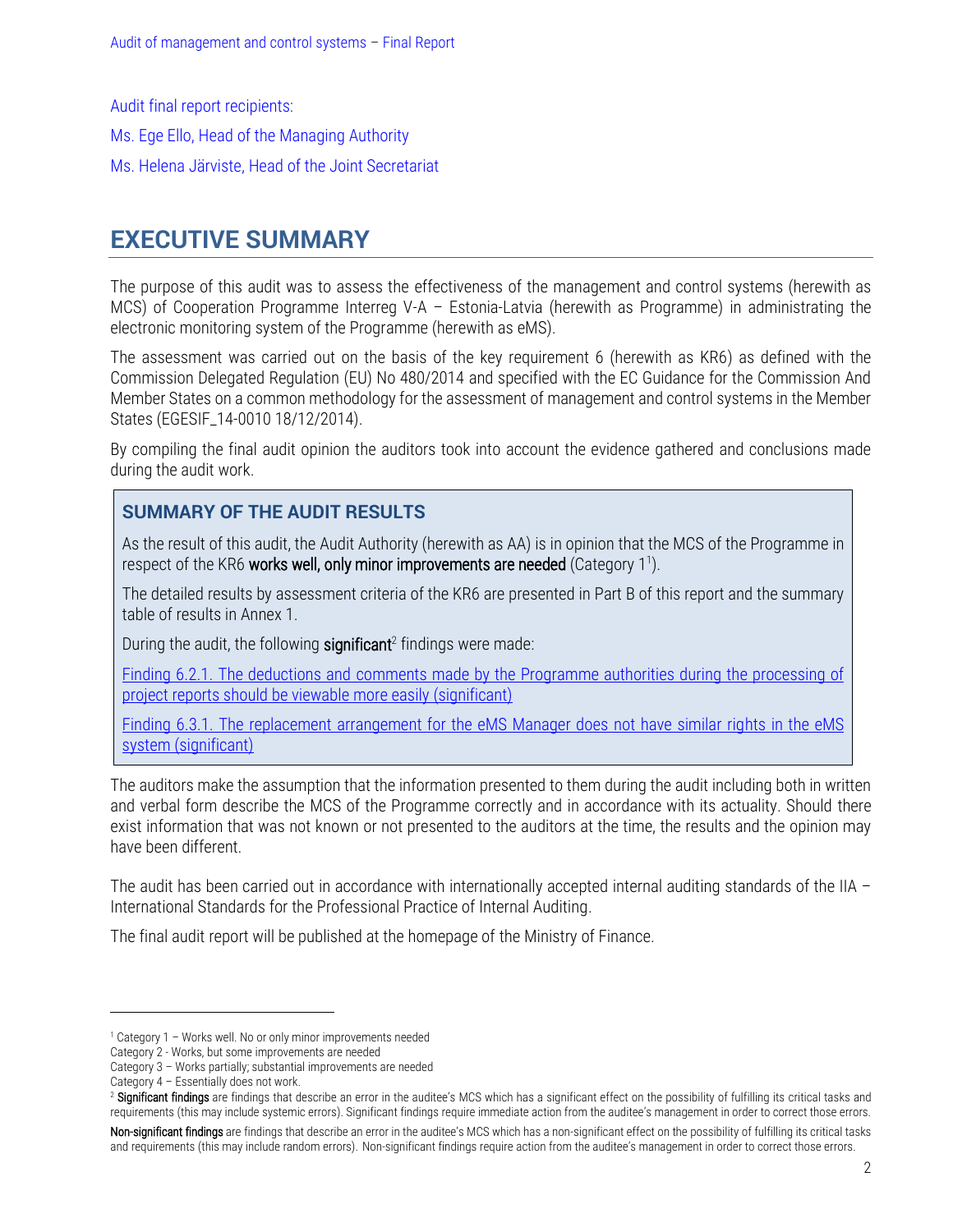The audit team wishes to thank the employees of the Programme for their cooperation and assistance during the audit work.

#### Final Report consists of 12 pages.

#### Audit supervisor: and the state of the Audit manager:

*(Signed electronically) (Signed electronically)*

Kadi Peets Mart Pechter

Financial Control Department

Head of Audit Unit II Lead Auditor of Audit Unit II Lead Auditor of Audit Unit II<br>Financial Control Department Financial Control Department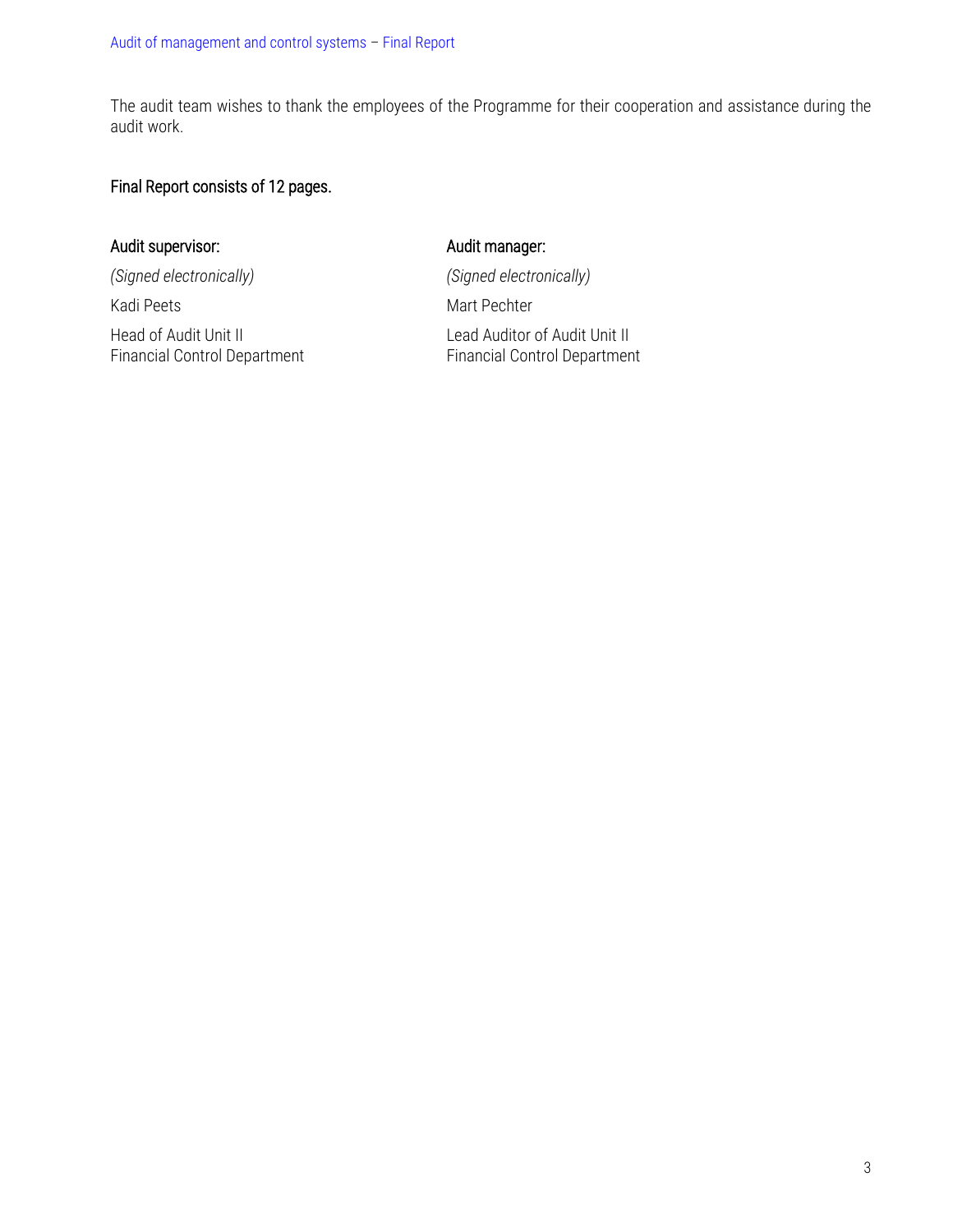# <span id="page-3-0"></span>**TABLE OF CONTENTS**

| 1. |                                                                                                          |  |
|----|----------------------------------------------------------------------------------------------------------|--|
| 2. |                                                                                                          |  |
| 3. |                                                                                                          |  |
| 4. |                                                                                                          |  |
|    |                                                                                                          |  |
|    |                                                                                                          |  |
|    | Finding 6.2.1. The deductions and comments made by the Programme authorities during the processing of    |  |
|    | Finding 6.2.2. The information in the Description of Management and Control Systems needs updating (non- |  |
|    | Finding 6.3.1. The replacement arrangement for the eMS Manager does not have similar rights in the eMS   |  |
|    | Finding 6.3.2. The testing of system developments and updates is recommended to include a write-up (non- |  |
|    |                                                                                                          |  |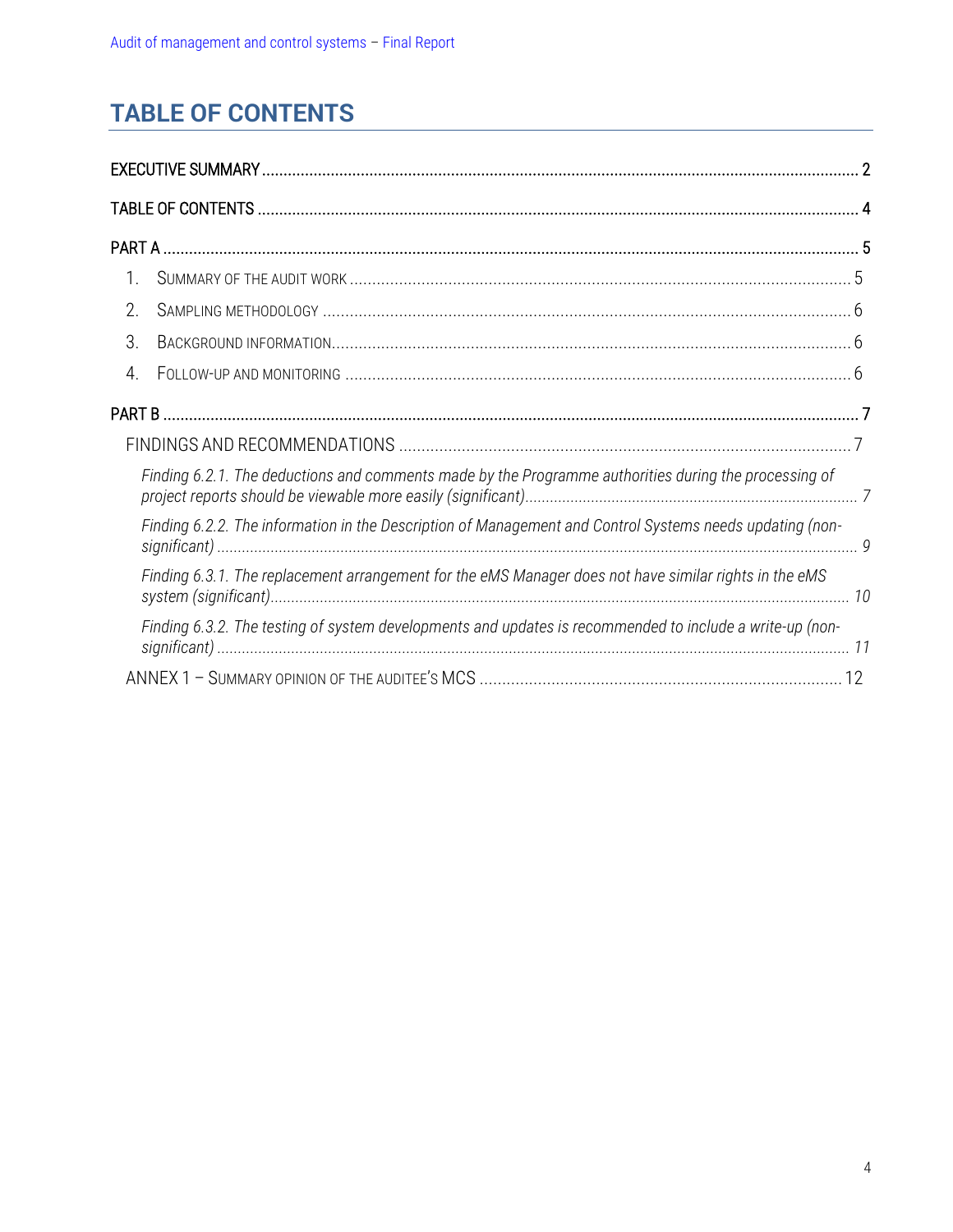# <span id="page-4-0"></span>**PART A**

#### <span id="page-4-1"></span>**1. Summary of the audit work**

In accordance with the Article 127(1) of the CPR and the working plan of the AA for the year 2017, the AA carried out an audit on the MCS on the eMS of the Programme as used for the programming period of 2014-2020. The purpose of the audit was to give an independent opinion on the functioning and effectiveness of the MCS in that regard.

The audit was carried out between 03<sup>rd</sup> of October 2016 and 14<sup>th</sup> of February 2018. The audit was managed and the audit procedures carried out by a Lead Auditor of Audit Unit II of the Financial Control Department of the Ministry of Finance (herewith as FCD), Mart Pechter. The audit supervisor was the Head of Audit Unit II of the FCD, Kadi Peets.

In order to present an opinion, the MCS in regards to the eMS was analyzed and tested in accordance with the KR6 and the following sub-criteria<sup>3</sup>:

- **-** 6.1 The existence of a computerized system capable to collect, record and store on each operation the data required by Annex III CDR, including data relating to indicators and milestones and on the progress of the programme in achieving its objectives provided by the MA under Article 125(2)(a) CPR.
- **-** 6.2 Adequate procedures are in place to allow for the aggregation of the data where this is necessary for the purposes of evaluation, audits, as well as for payment applications and accounts, annual summaries, annual implementation and final reports, including reports on financial data, submitted to the Commission.
- **-** 6.3 Adequate procedures are in place to ensure:

A. the security and maintenance of this computerized system, data integrity taken account of internationally accepted standards as for example ISO/IEC 27001:2013 and ISO/IEC 27002:2013, data confidentiality, the authentication of the sender and storage of documents and data in particular in accordance with Articles 122(3), 125(4)(d), 125(8) and 140 CPR and

B. the protection of individuals with regard to the processing of personal data.

The audit was based on the following documents:

- **-** Programme Manual of the Programme (updated August 2017);
- Description of the MCS of the Programme (updated on the 15<sup>th</sup> of December, 2016);
- **-** eMS Manual (version 3.2.1);

l

**-** Selected documents, such as applications, reports and tables in the eMS system.

In order to form an opinion, the following audit procedures were carried out:

- **-** The evaluation of compliance of the principles of the eMS set out in the description of the MCS with the principles of the KR6;
- **-** The testing of compliance of these principles in the actual information and working processes contained within the eMS system ;
- **-** The evaluation of the same compliance with the details of practice actually used in managing the eMS.

The audit work was based on the methodology developed by the FCD for the programming period of 2014-2020.

<sup>&</sup>lt;sup>3</sup> The criteria are described in detail in "Guidance for the Commission and Member States on a common methodology for the assessment of management and control systems in the Member States"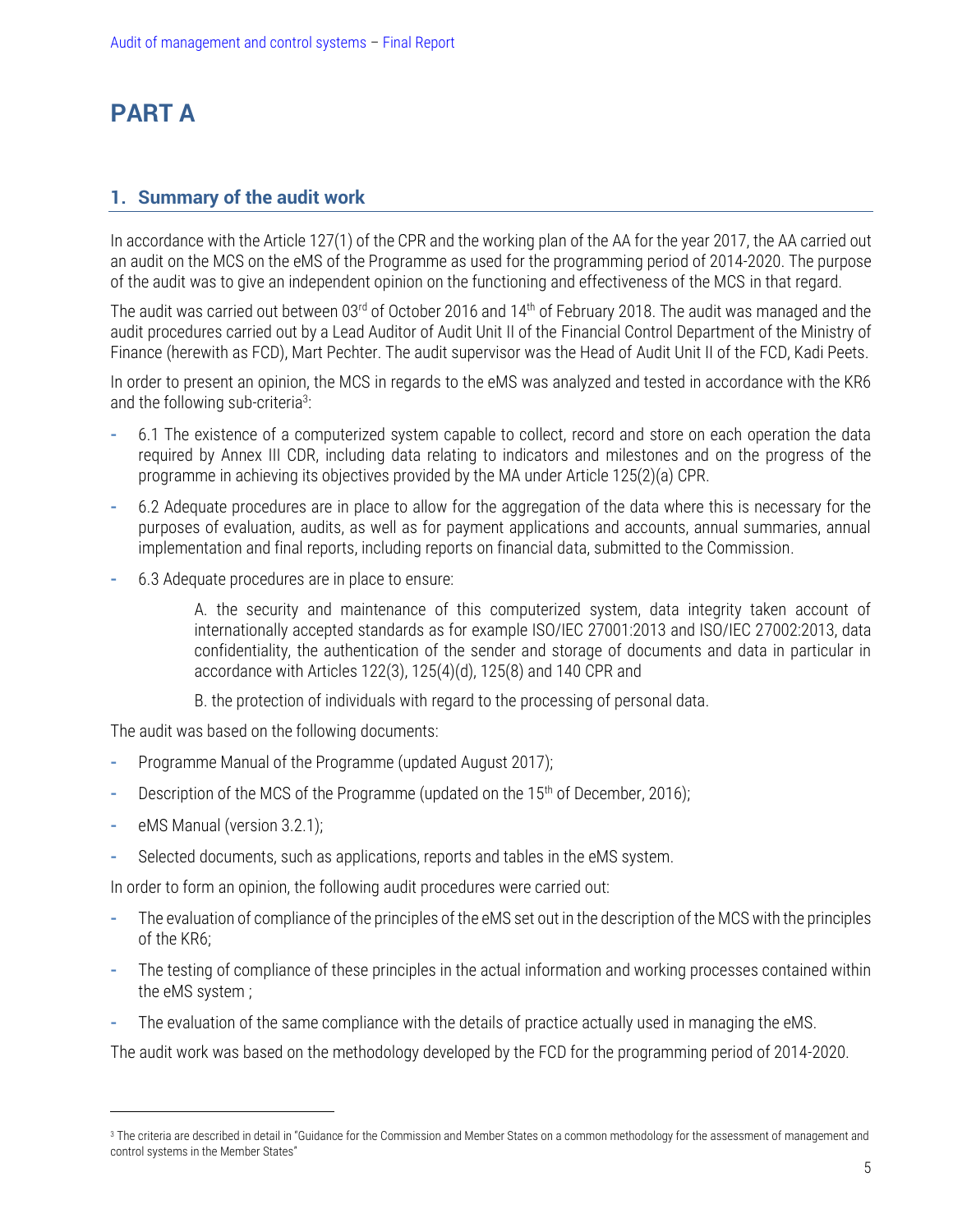#### <span id="page-5-0"></span>**2. Sampling methodology**

In order to test for the practice, different projects were selected for testing. For most of the testing for the processes leading from application, decision, contracting and reporting, six different projects were randomly selected.

Two separate projects were reviewed for the exclusion of ineligible costs as decided by the Financial Control (hereinafter as the FC), as the other projects contained no ineligible costs.

The tables and other information when connected to other processes not yet mentioned, that were compiled by the eMS, were viewed without singling out specific projects.

#### <span id="page-5-1"></span>**3. Background information**

In accordance with the Article 127(1) of the CPR, the AA shall ensure that audits are carried out on the proper functioning of the MCS of the operational programme.

For the Programme in the 2014-2020 programming period, the previous relevant audit of the MCS has been a Compliance audit of the MA (No III-2/2016) from 14<sup>th</sup> of December 2016 with an unqualified opinion on the description of the MCS.

The audit at hand was added to the working plan of the AA for the following reasons:

- **-** The results of Compliance audit set it out specifically, that a separate audit of the eMS was to be carried out, as the eMS system at the time was not fully functional nor included much data for actual testing of the system;
- **-** The eMS contained a reasonable amount of data at the time of the audit, but the recommendations could be made before the Programme reached its maximum workload.

#### <span id="page-5-2"></span>**4. Follow-up and monitoring**

The auditee must take into consideration all the findings and recommendations presented in the Part B of this report. The MA is responsible for the follow-up and monitoring of the implementation of measures taken as a result and will report of the results in a written form. The final opinion on the implementation of measures will be given by the AA. If necessary, a follow-up audit may be conducted.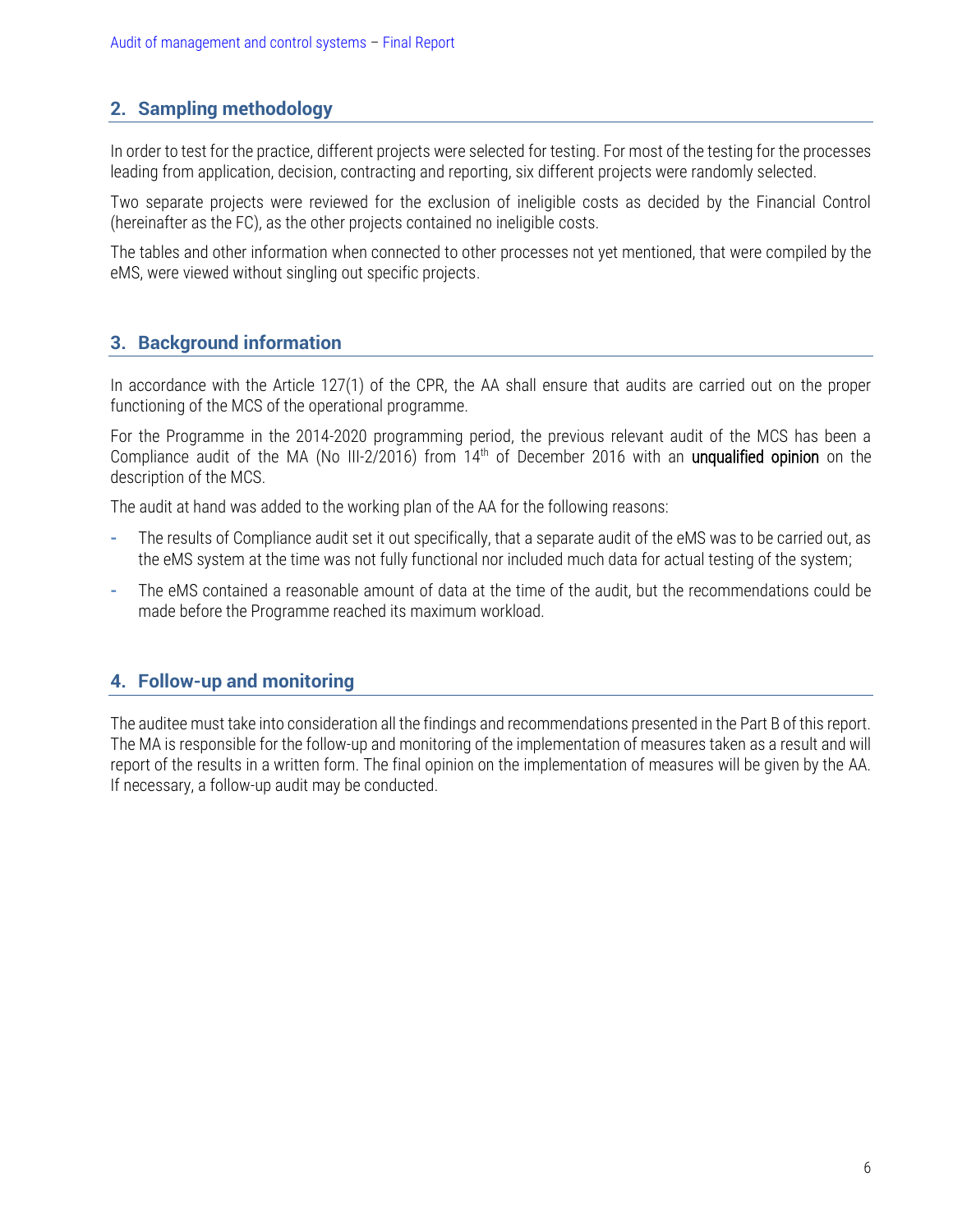# <span id="page-6-1"></span>**PART B**

#### <span id="page-6-2"></span>**FINDINGS AND RECOMMENDATIONS**

**Key requirement 6: Reliable system for collecting, recording and storing data for monitoring, evaluation, financial management, verification and audit purposes, including links with electronic data exchange systems with beneficiaries**

As the result of this audit, the auditor finds that the MCS of the Programme of the eMS regarded via the KR6 works well, only minor improvements are needed (Category 1) $^4$ 

**Assessment criteria 6.1**

The existence of a computerized system capable to collect, record and store on each operation the data required by Annex III CDR, including data relating to indicators and milestones and on the progress of the programme in achieving its objectives provided by the MA under Article 125(2)(a) of the CPR.

The AA is of the opinion that the eMS is in accordance with the principles of assessment criteria 6.1.

No findings.

#### **Assessment criteria 6.2**

Adequate procedures are in place to allow for the aggregation of the data where this is necessary for the purposes of evaluation, audits, as well as for payment applications and accounts, annual summaries, annual implementation and final reports, including reports on financial data, submitted to the Commission.

The AA is of the opinion that the eMS is generally in accordance with the principles of assessment criteria 6.2, but some improvements are needed.

#### <span id="page-6-0"></span>**Finding 6.2.1. The deductions and comments made by the Programme authorities during the processing of project reports should be viewable more easily (significant)**

In the process of verification of the reports of projects in the eMS system, the Programme authorities, such as the FC, the Joint Secretariat (hereinafter as the JS), the Managing Authority fulfilling the functions of the Certifying Authority (hereinafter as the CA), and the MA to exclude costs that have been deemed ineligible.

 $\overline{a}$ 

<sup>4</sup> Category 1 – Works well. No or only minor improvements needed

Category 2 - Works, but some improvements are needed

Category 3 – Works partially; substantial improvements are needed

Category 4 – Essentially does not work.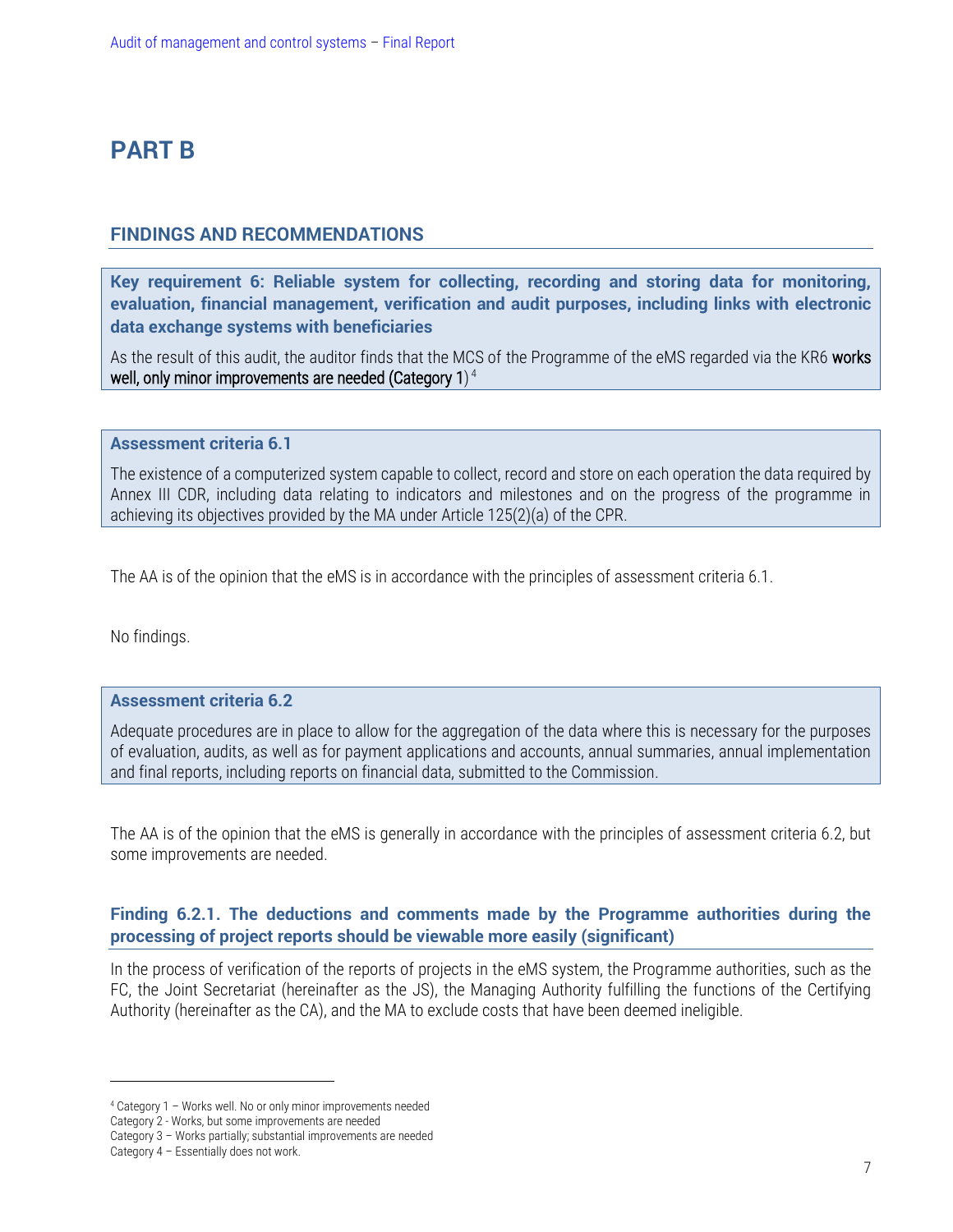Those costs and the comments that explain the decisions are viewable under the specific reports and certificates. The excluded costs but not the comments are also viewable under the project living tables.

RISK: If there is no easy way to view the comments that explain the exclusion of those costs, there is a risk that any decisions that may affect the future costs in that project may go unnoticed by different officials in the future. Examples may include errors in public procurement which may lead to a flat-rate deductions from all future invoices based on that procurement, or any other recurring costs that have been deemed ineligible.

RECOMMENDATION: It is recommended for the eMS Manager to find out, whether there is a technical solution that would allow to make not only the excluded costs but also the comments that explain these decisions easily viewable on the project level. If no technical solution exists, it is recommended for the MA to search for other solutions, such as issuing new guidelines and training on this topic.

#### COMMENT FROM THE MA:

It is correctly pointed out in the report that programme authorities deductions and corresponding comments are viewable under specific reports and certificates. It is also correct that excluded costs, but not comments or explanations, are accessible from project living tables. The report recommends to "make not only the excluded costs but also the comments that explain these decisions easily viewable on the project level". MCS report does not mention that starting from the eMS version 3\_2 there is monitoring types of FC/JS/MA corrections. It is a standardized way of assigning a predefined correction type to a deduction. One of the advantages of predefined list of correction types is that it allows the comparison and statistics based on different types.

From Programme Tables – Management verification overview –programme level statistics on correction types is accessible. Statistics can be drawn and sorted based on date and authority (FC/JS/MA). Information about correction types on project and beneficiary level can be accessed from progress reports (JS and MA cumulative and concrete certificate correction tables) and from partner reports (FLC documents – FLC Report).

While correction types on programme level is adequately available and also quite satisfactorily on report level, there is indeed a lack of connection between programme level and project level deductions and also between project level and report level deductions. There is currently no straightforward and user-friendly way to track down corrections to specific projects and reports. These deficiencies can be overcome only by modifying the source code of eMS and thus can be done only by Interact. Solution to set up connection between different level deductions is not very complicated, we have one proposal to use Programme Tables – Partner reports and Project reports tables in mind. Of course, prerequisite is that Interact and eMS user group agrees.

In the meanwhile, additional measures could be taken. One part of the solution is informing and training of the users of programme authorities so that they possess the power to use the full potential of available features in eMS in March 2018. A part of that measure is the development of eMS Manual for financial controllers in March-April 2018.

Second part of additional measures is to start using inherent risk and control risk assessment from March-April 2018. Auditors have pointed out that there is a risk of some recurring costs that are deemed ineligible could remain unnoticed by authorities in the future reports. Inherent risk and control risk assessments are exactly devised to mitigate that risk. Inherent risk assessment will be done by FC before issuing certificate and it assesses the risks inherent to project, partner, activity or expenditure. It is a checklist, and the information entered there will be copied from one report to another, but can be changed if necessary. Control risk assessment is similar FC checklist and it provides information on the quality of each report. It can be used also as a basis for sampling. Control risk assessment results are also copied from one report to another to keep track of previous assessment results. The checklists will be introduced to FC personnel during the training in March 2018; also the topic will be included to the eMS Manual for financial controllers in March-April 2018.

#### COMMENT FROM THE AA:

The AA agrees with the comments and explanations. Bringing the issue to Interact for a code-level solution would indeed probably produce the best solution, but training the FC staff and providing them with tools to notice and mitigate this risk is also a practical solution. The AA will review this during the FC systems audit in the first half of the year 2018.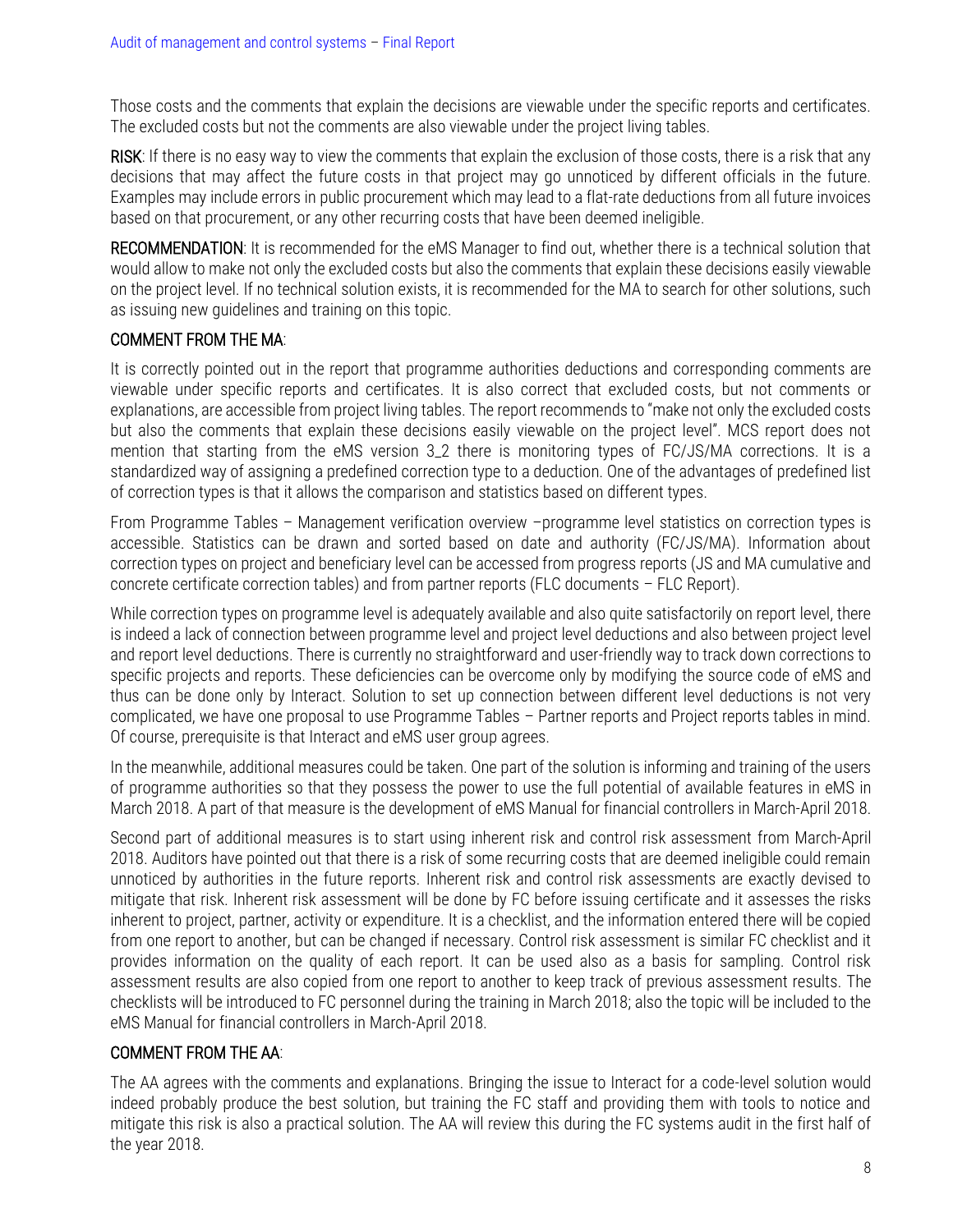#### <span id="page-8-0"></span>**Finding 6.2.2. The information in the Description of Management and Control Systems needs updating (non-significant)**

During the review of the procedures described in the description of the MCS and the ones actually in place in the general practice of the eMS, the following information was found in need of corrections.

 Under the points 2.2.1 and 4.1.7, Init Tarkvara OÜ has been mentioned as the IT service provider for Enterprise Estonia.

In practice, they have been replaced by Grid Group. This information should be updated in the description.

 Under the points 2.2.1 and 4.1.7 it is mentioned that a maintenance service for the eMS was planned to be contracted.

In practice, the idea has not been acted on, but rather it has been thought the eMS Manager has sufficient skills for handling the maintenance service. If the MA accepts this based on a sufficient analysis this information should be clarified in the eMS.

 Under the point 4.1 it is described that there are no links for electronic exchange of data between the eMS and other information systems.

In practice, the eMS in general uses links for the ECB currency exchange rate and for the KEEP database. There are also plans for a link with the SFC2014 database, as described in the point 3.2.2.2. The last mentioned item has also been planned to be done by the eMS Manager instead of outsourcing it. This information should be updated in the description.

 Under the point 4.1.4 it is described that a backup copy of the data in the eMS is created every evening, it is stored for one day; additionally a backup copy is made at the end of each month

In addition to that, weekly backup copies are also made. This information should be updated in the description.

 In several instances (such as points 2.1.3, 2.2.3.7, 2.3.1, 3.2.2.2 and 4.1.4), the system Postipoiss is mentioned.

This system is no longer in practical use and should be replaced in the description with the correct systems.

RISK: Information in the description, which is unclear or out of date, may adversely affect the actual working processes of the Programme

RECOMMENDATION: It is recommended for the MA to clarify and update the information in the description.

#### COMMENT FROM THE MA:

MA will update information brought out in finding 6.2.2, the frames of amendment of the MCS before July 2018.

#### COMMENT FROM THE AA:

The AA agrees with the comments and explanations and considers the finding closed.

#### **Assessment criteria 6.3**

Adequate procedures are in place to ensure:

A. the security and maintenance of this computerized system, data integrity taken account of internationally accepted standards as for example ISO/IEC 27001:2013 and ISO/IEC 27002:2013, data confidentiality, the authentication of the sender and storage of documents and data in particular in accordance with Articles 122(3), 125(4)(d), 125(8) and 140 of the CPR and

B. the protection of individuals with regard to the processing of personal data.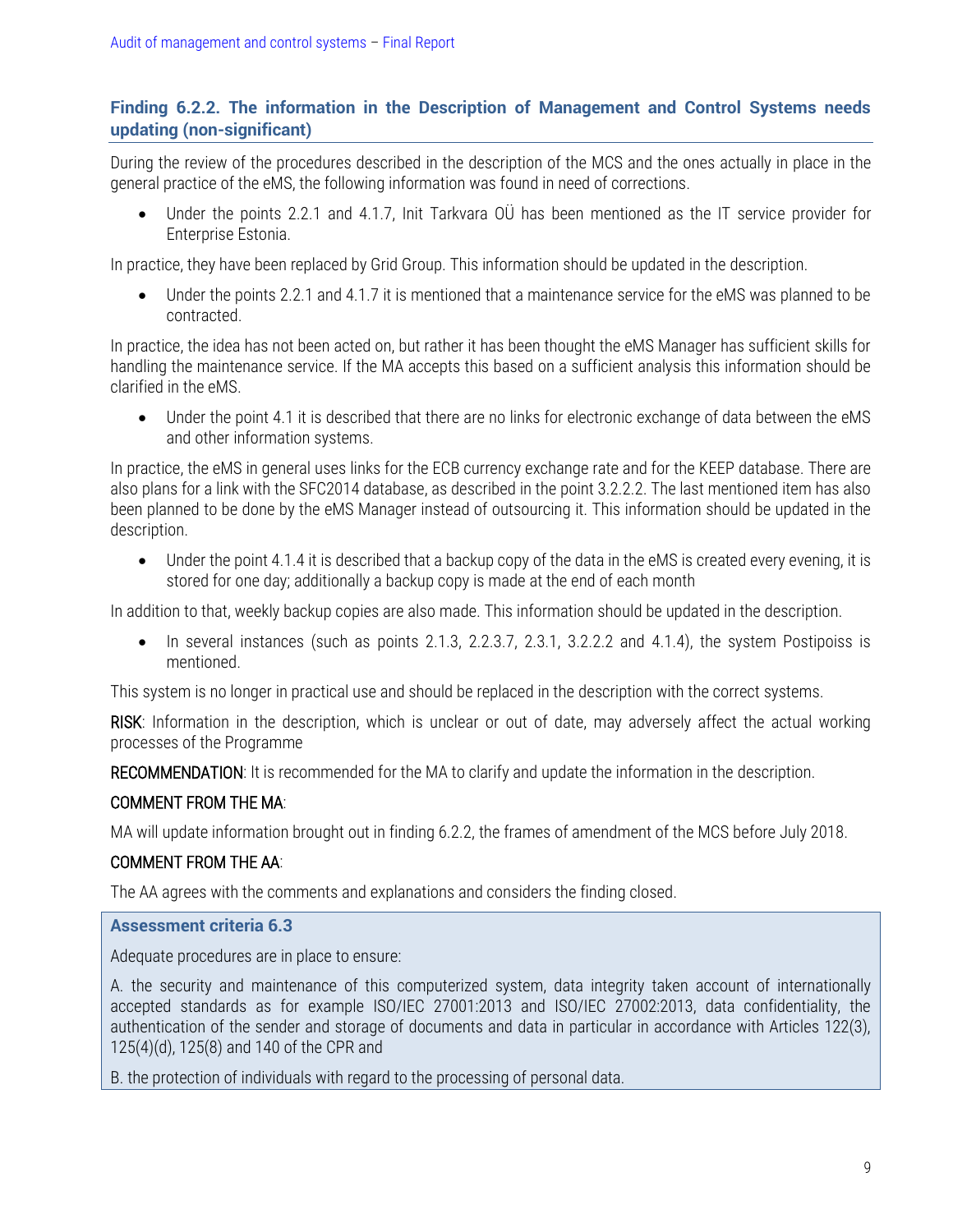The AA is of the opinion that the eMS is generally in accordance with the principles of assessment criteria 6.3, but some improvements are needed.

#### <span id="page-9-0"></span>**Finding 6.3.1. The replacement arrangement for the eMS Manager does not have similar rights in the eMS system (significant)**

In the description of the MCS, under the point 2.2.1 it is mentioned that the eMS Manager can be replaced by another staff member of the JS, who understands the work procedures of the programme and the work flows of the eMS.

In practice, the replacement of the eMS Manager has no similar rights in the system to effectively replace the eMS Manager. They are only able to advise the users using general information, but not to fulfil any specific tasks using rights that the eMS manager has.

RISK: As the Programme is managed completely via the eMS, any disruptions to the system that the eMS manager's replacement cannot deal with may hinder or halt the functioning of the entire Programme. This risk may be exacerbated in unexpected situations when the eMS manager cannot return to work to deal with those issues.

RECOMMENDATION: It is recommended for the Managing Authority (hereinafter as the MA) to plan for an additional replacement policy for the eMS Manager to complement the existing one. The additional policy should take into account the cases where critical disruptions arise when the eMS Manager is not available to deal with them.

#### COMMENT FROM THE MA:

Audit report points out a risk of functioning of the Programme if some system disruption occurs that eMS manager replacement can't handle. It stems from the fact that the replacement doesn't have similar rights that eMS manager has. There are several components that need to be pointed out:

- 1. In case of system crashes or unresponsiveness on the server side (either Apache server or SQL server) the risk is mitigated by the fact that we use Enterprise Estonia IT infrastructure and Grid Group as server service provider. Server side problems are their responsibility. Server hosting institution provides reliability, availability, scalability and security.
- 2. Application-side management is more of an issue here. Application maintenance, responding to error reports, user rights management, configuring or adapting settings are all part of concern. Possible mitigation strategies, some of them implemented already, are the following:
	- a. JS users can replace eMS manager, as they have sufficient user rights to deal with more common configuration and user management issues, has been implemented already;
	- b. JS has access to all technical documentation needed to perform eMS admin tasks from Basecamp, where all the technical documentation is available and regularly updated;
	- c. Further training of the admin user operations is planned for all JS employees in April 2018; and eMS manager can be contacted off work hours;
	- d. Admin user credentials are planned to be stored in a safe and secure place that is accessible for JS upon need starting from April 2018, as soon as the JS employees have been trained for the tasks.

#### COMMENT FROM THE AA:

The AA agrees with the comments and explanations, as it is indeed the application-side management that is the central issue of this finding. It is true that the JS users can handle simpler issues that are also more frequent. Issuing both additional training to the JS staff and allowing the administration credentials to be accessed in an emergency is certainly a practical solution. The AA will review this during the JC systems audit in the future.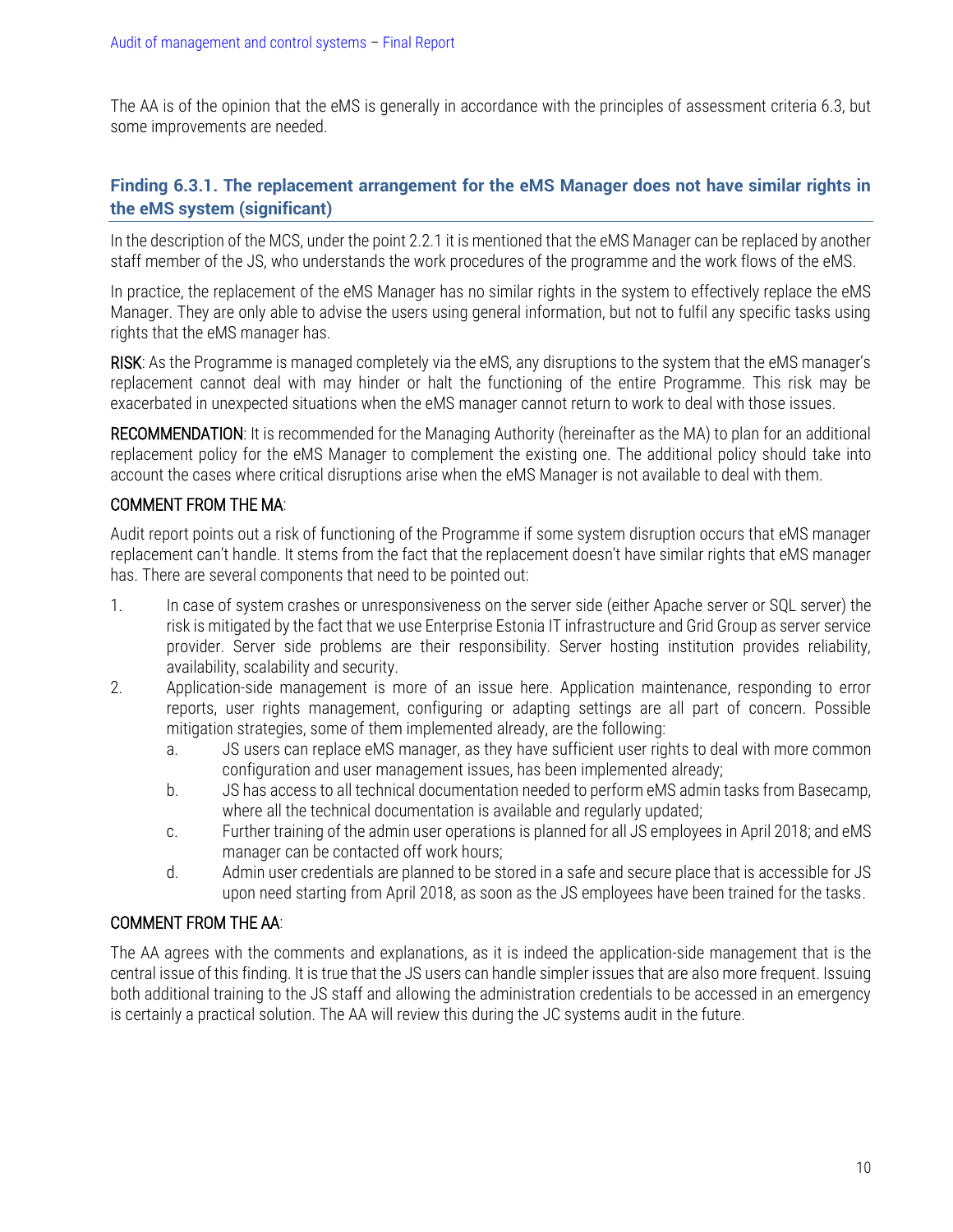#### <span id="page-10-0"></span>**Finding 6.3.2. The testing of system developments and updates is recommended to include a writeup (non-significant)**

During the review of the procedures in the general practice of the eMS, it was described by the eMS Manager that testing the system during changes and updates for possible errors is generally not documented.

RISK: When the testing of changes and updates is not continuously documented, the knowledge of issues found and errors corrected may be lost, which may hinder any future troubleshooting and corrections.

RECOMMENDATION: It is recommended for the MA in cooperation with the eMS Manager to set up a procedure for the documentation of testing and changes.

#### COMMENT FROM THE MA:

Consistent documentation on test results and found bugs is advised by the audit report. The reason for not setting up bug tracking system is that eMS manager does not perform full-scale testing of new versions, he tests only programme-specific configurations. Interact has set up bug tracking ticket system where they collect bugs they found themselves, and bugs and requests that are reported by programmes. This ticketing system is shared with the software developer. Programmes that use eMS are not directly in contact with the software developer, therefore there is no need to duplicate the ticketing system.

While full-scale bug tracking system is not optimal because eMS manager has quite limited recourses for testing, more consistent bug documentation system will be implemented from April 2018.

#### COMMENT FROM THE AA:

The AA agrees with the comments and explanations and considers the finding closed.